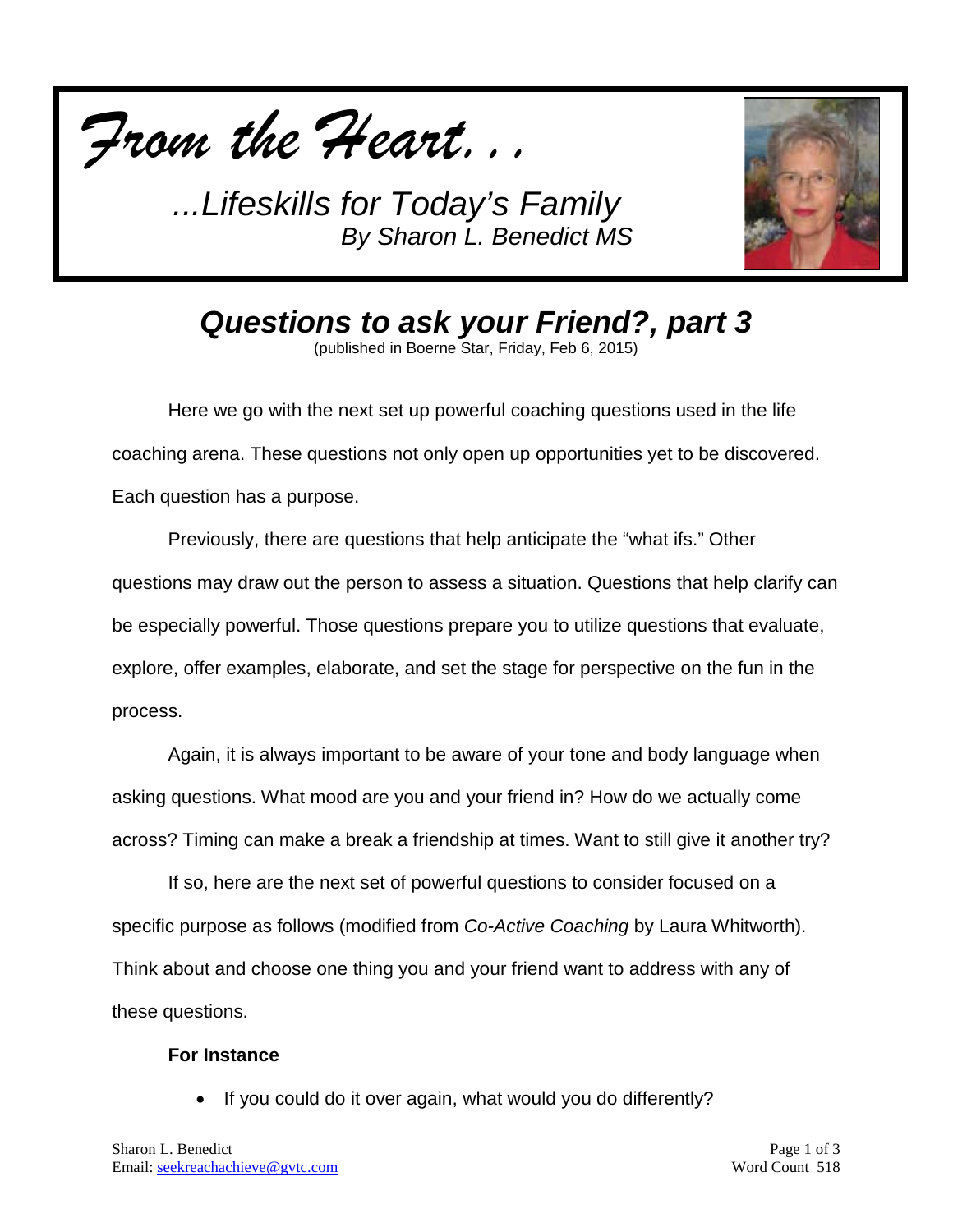- If it were you, what would you have done?
- How else could a person handle this?
- If you could do anything you wanted, what would you do?
- For instance?

#### **History**

- What caused it?
- What led up to . . .?
- What have you tried so far?
- Can you remember how it happened?
- What do you make of it all?

## **Implementation**

- What is the action plan?
- What will you have to do to get the job done?
- What support do you need to accomplish . . .?
- What will you do?
- When will you do it?

## **Integration**

- What will you take away from this?
- How do you explain this to yourself?
- What was the lesson?
- How can you lock in the learning?
- How would you pull all this together?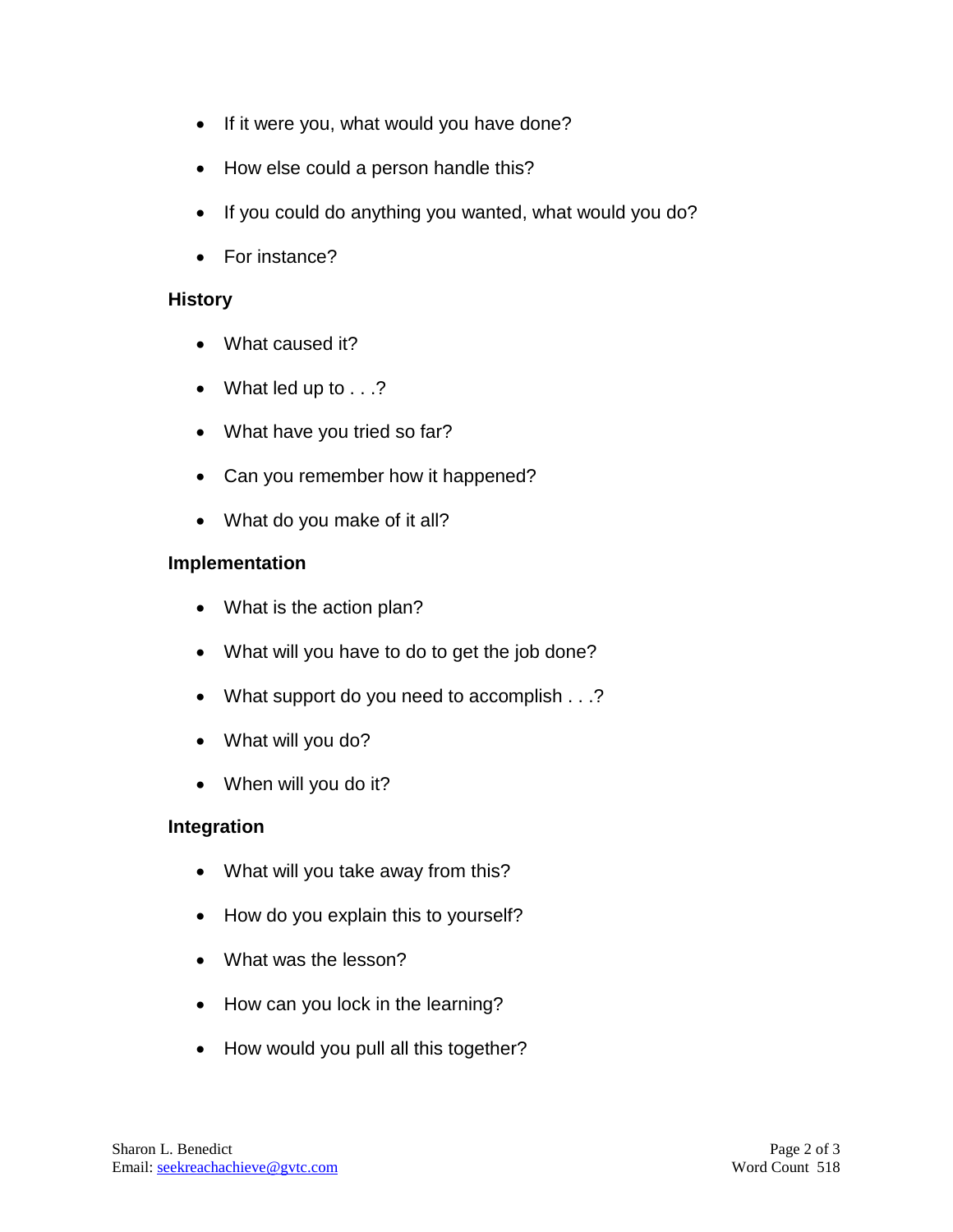These next set of questions above move you and your friend to a deeper level of communication. These questions widen the possibilities, offer important background information to round out those possibilities, formulate ways to take action, and begin to see a more cohesive path or solution.

Remember, you are both entering into the "fire of conversation," as William Isaac so eloquently defines in his classic book *Dialogue, the art of thinking together*. Through the "architecture of the invisible" you will see your motives for what you believe and how you communicate it. This is your beginning toward mastering crucial conversations that will hopefully allow space for the energy, possibilities, and safety to emerge.

These questions so far set the stage for the next set of powerful questions coming your way for learning, seeing greater options and outcomes, and hopefully all in perspective with time well spent. Let the adventure continue…

--

*Sharon L. Benedict, is a speaker, author, and weaver, and loving it! She is available for speaking engagements, freelance writing, and will even weave you a one-of-kind creation, just for you. Sharon also welcomes your questions and comments and can be contacted a[t seekreachachieve@gvtc.com.](mailto:seekreachachieve@gvtc.com) Visit her website at [www.celebratingyourjourney.com.](http://www.celebratingyourjourney.com/)*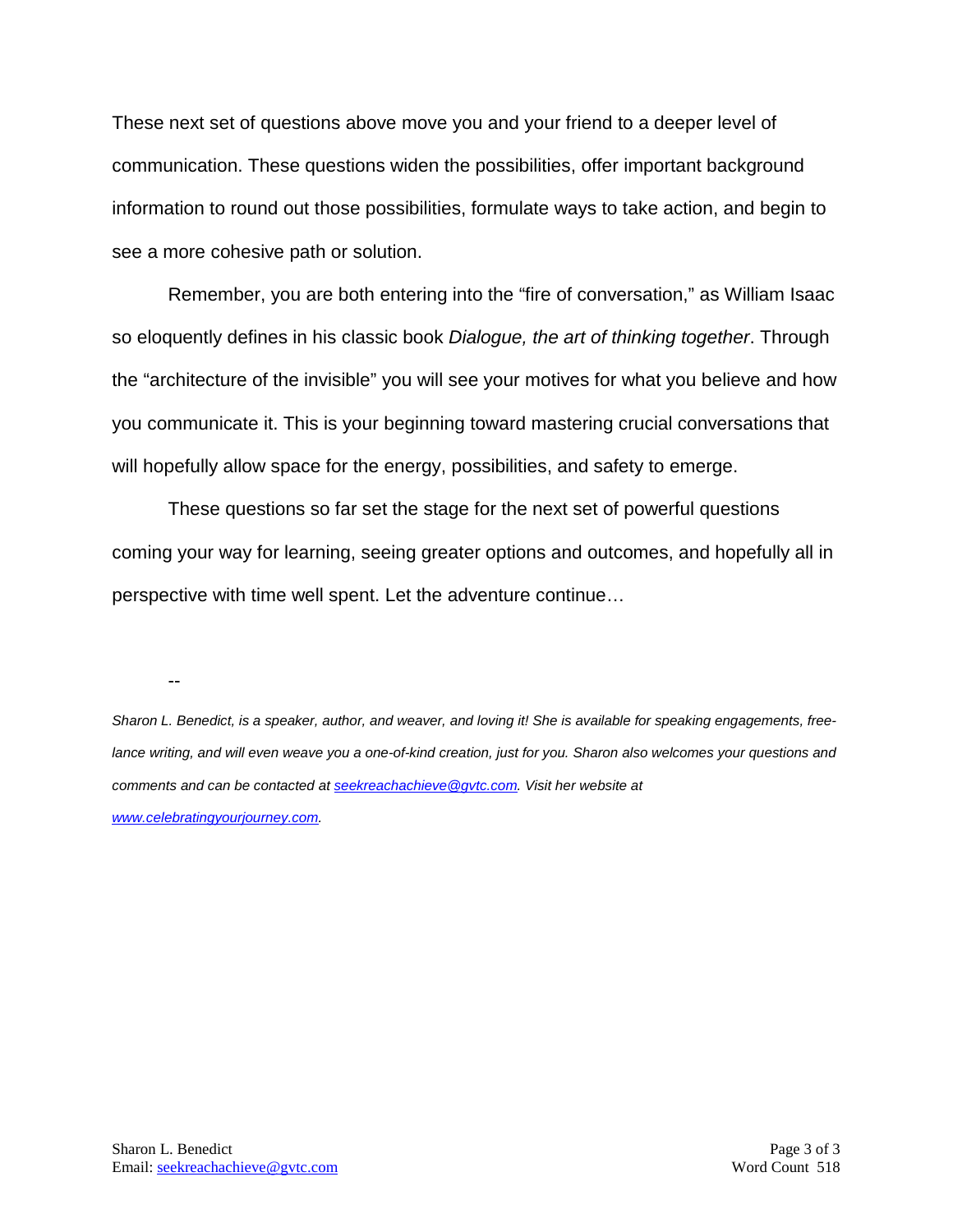



*Questions to ask your Friend?, part 4*

(published in Boerne Star, Friday, Feb 13, 2015)

In part 1 to 3, there were questions that help anticipate the "what ifs." Other questions may draw out the person to assess a situation. Questions that help clarify can be especially powerful. Those questions prepare you to utilize questions that evaluate, explore, offer examples, elaborate, and set the stage for perspective on the fun in the process.

Other powerful questions (modified from *Co-Active Coaching* by Laura Whitworth) invite you to give a "for instance", build history, encourage you to implement some action, and integrate what you have come away with so far.

With the next set, select questions to help continue to focus on that one thing you and your friend want to address. Today, these questions expand your learning, help you see greater options that will lead you to desired outcomes, and hopefully continue to round out perspective.

#### **Learning**

If your life depended on taking action, what would you do? If you had free choice in the matter, what would you do? If the same thing came up again, what would you do? If we could wipe the slate clean, what would you do?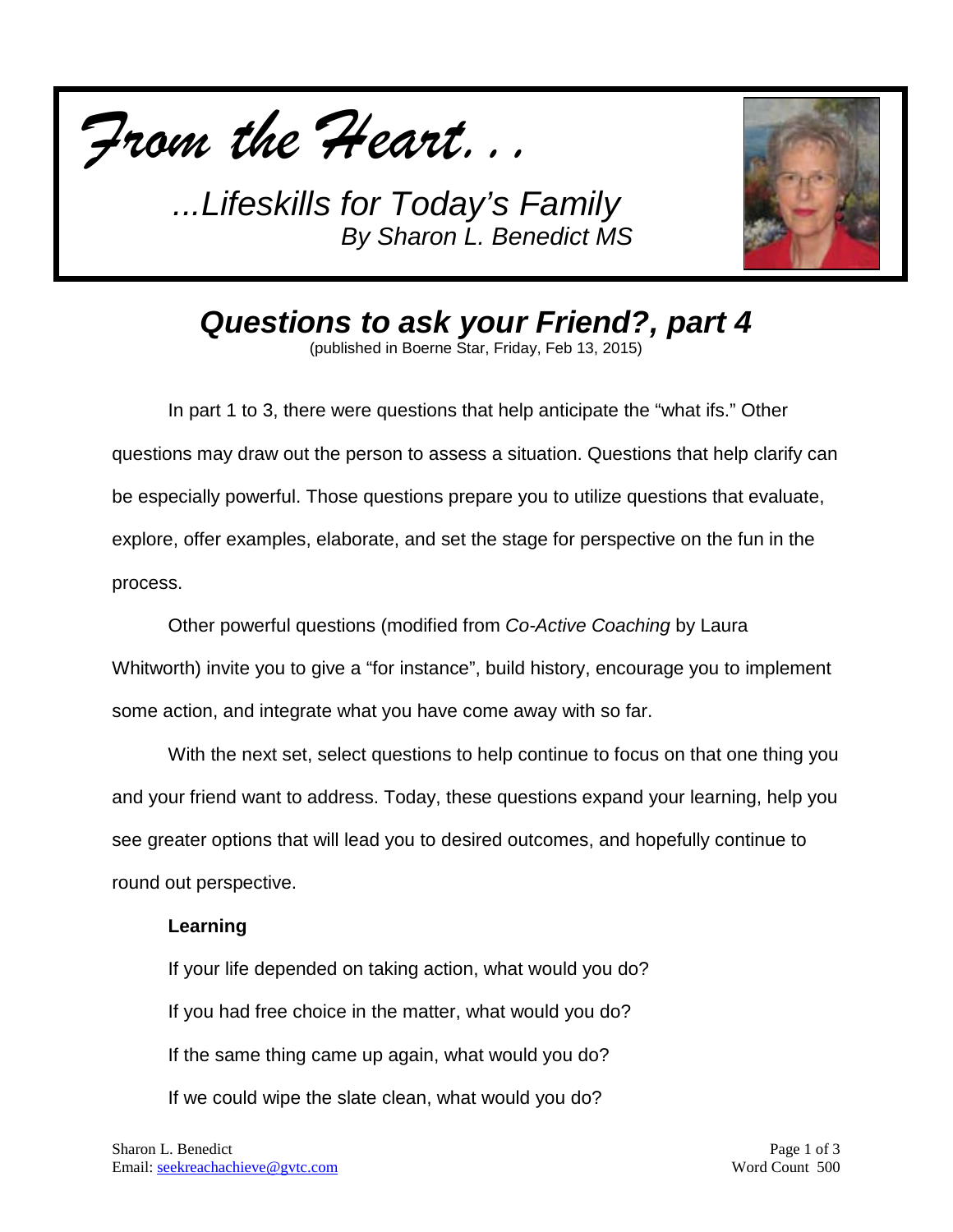If you had it to do over again, what would you do?

# **Options**

What are the possibilities?

If you had your choice, what would you do?

What are possible solutions?

What if you do and what if you don't?

What options can you create?

# **Outcomes**

What do you want?

What is your desired outcome?

If you got it, what would you have?

How will you know you have reached it?

What would it look like?

# **Perspective**

When you are ninety-five years old. What will you want to say about your life?

What would you think about this five years from now?

How does this relate to our life purpose?

In the bigger scheme of things how important is this?

So what?

With perspective questions, you just might come to that moment in the "fire of conversation," where your friend discovers if they are on the path they thought they were on. Your friend may come to "know that he/she knows" the right path for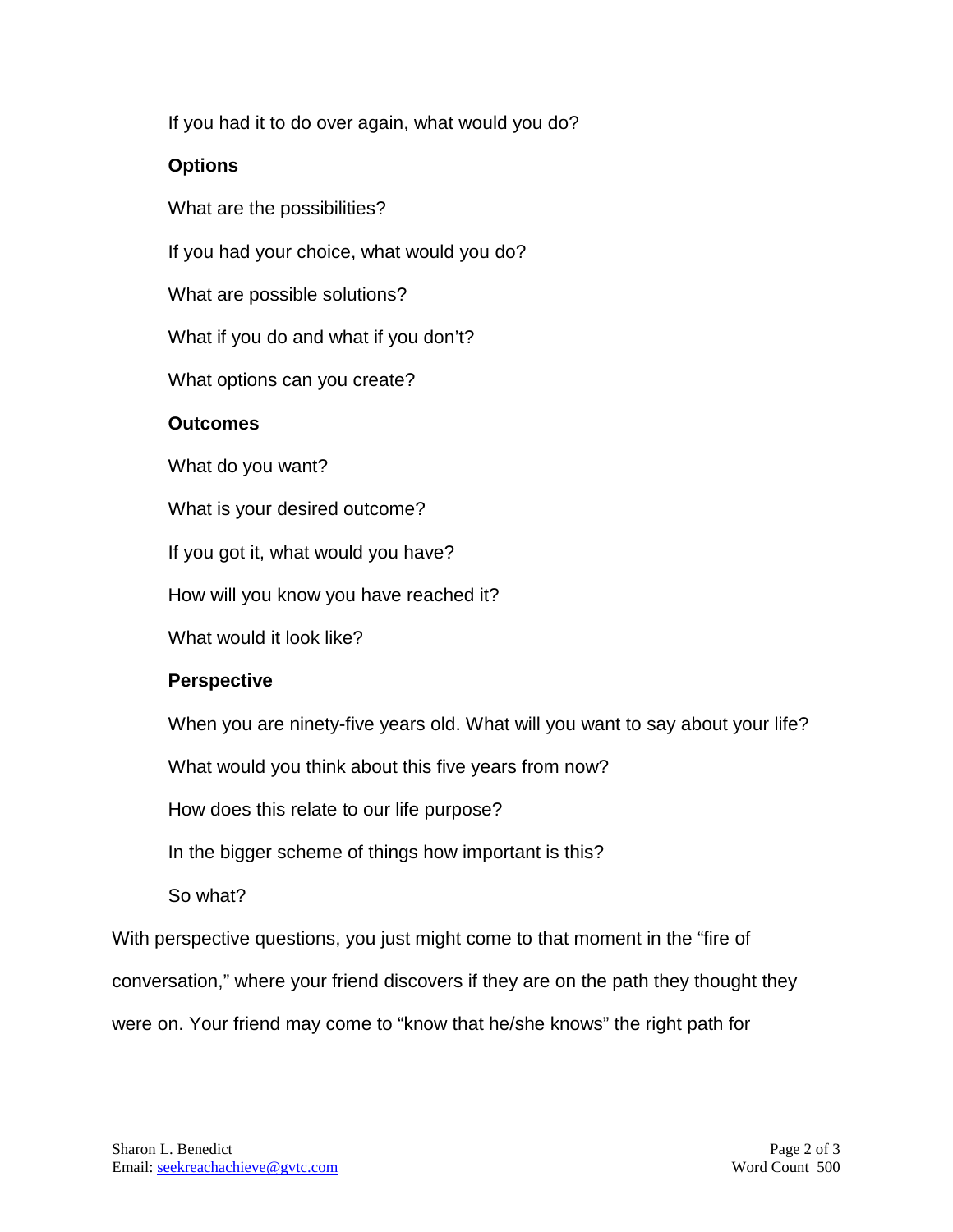themselves. Or they may make a major mind shift in their life once they connect their past, present, and future with these questions that open the big picture in perspective.

As William Isaac so eloquently defines in his classic book *Dialogue, the art of thinking together*, through the "architecture of the invisible" you will see your motives for what you believe, how you communicate and live it.

You and your friend will then be ready for the next set of questions in part 5 . . . planning, predictions, and resources. In mastering crucial conversations may your relationship become even stronger than ever before, as you allow space for the energy, possibilities, and safety to continue. See you next time.

--

*Sharon L. Benedict, is a speaker, author, and weaver, and loving it! She is available for speaking engagements, freelance writing, and will even weave you a one-of-kind creation, just for you. Sharon also welcomes your questions and comments and can be contacted a[t seekreachachieve@gvtc.com.](mailto:seekreachachieve@gvtc.com) Visit her website at [www.celebratingyourjourney.com.](http://www.celebratingyourjourney.com/)*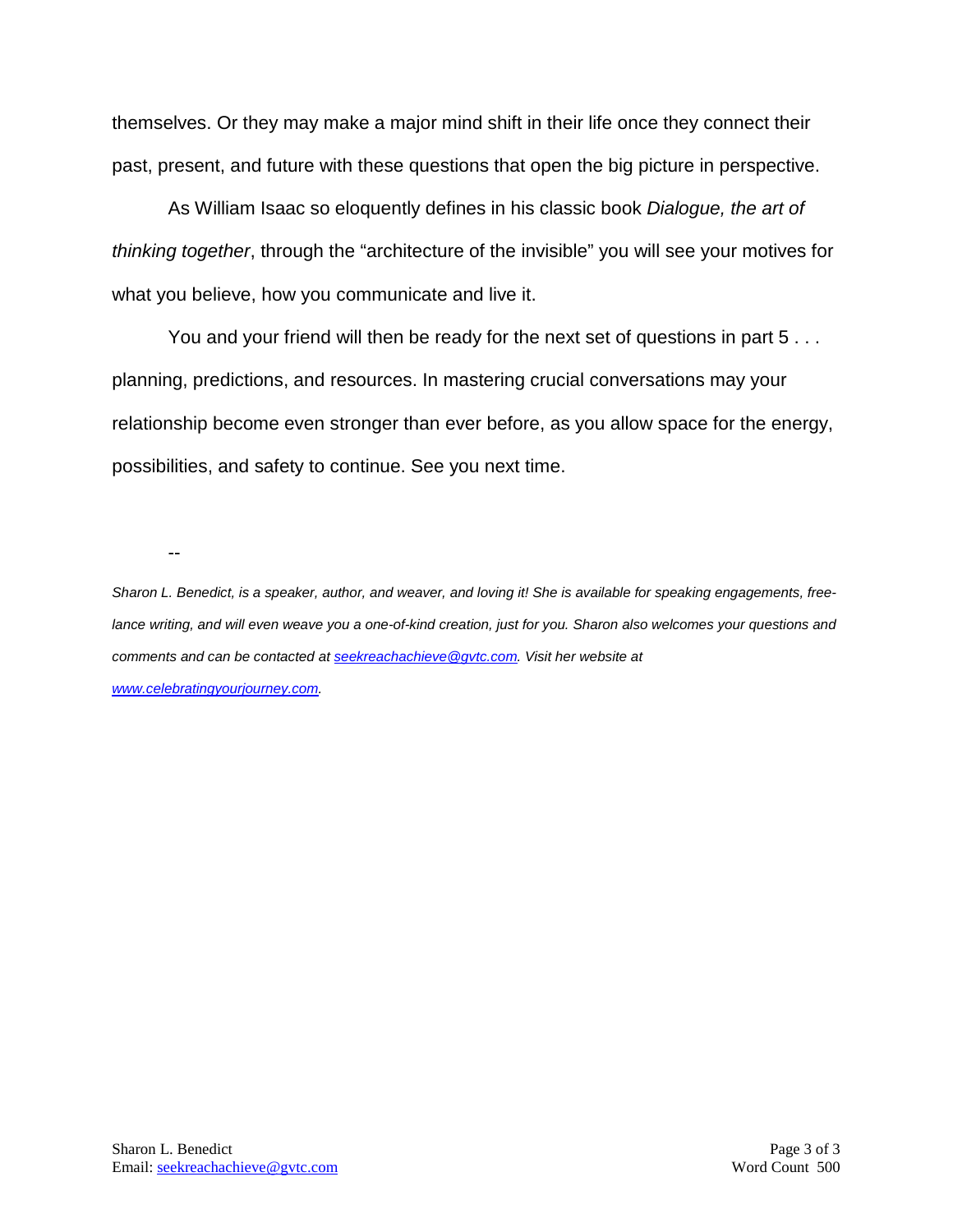



*Questions to ask your Friend?, part 5*

(published in Boerne Star, Friday, Feb 20, 2015)

As you continue the adventure with your friend into powerful questions that help anticipate the "what ifs," let's do a review. Questions offered in previous articles may draw out the person to assess a situation. Questions that help clarify can be especially powerful. Those questions prepare you to utilize questions that evaluate, explore, offer examples, elaborate, and set the stage for perspective on the fun in the process.

Other powerful questions (modified from *Co-Active Coaching* by Laura Whitworth) were covered in previous articles inviting you to give a "for instance", build history, encourage you to implement some action, and integrate what you have come away with so far. You then moved on to expanding your learning, options available, desired outcomes discussed, all wrapped up with an overarching perspective of the big picture.

You and your friend are now ready for focused questions on planning, predictions, and resources.

## **Planning**

What do you plan to do about it?

What is your game plan?

What kind of plan do you need to create?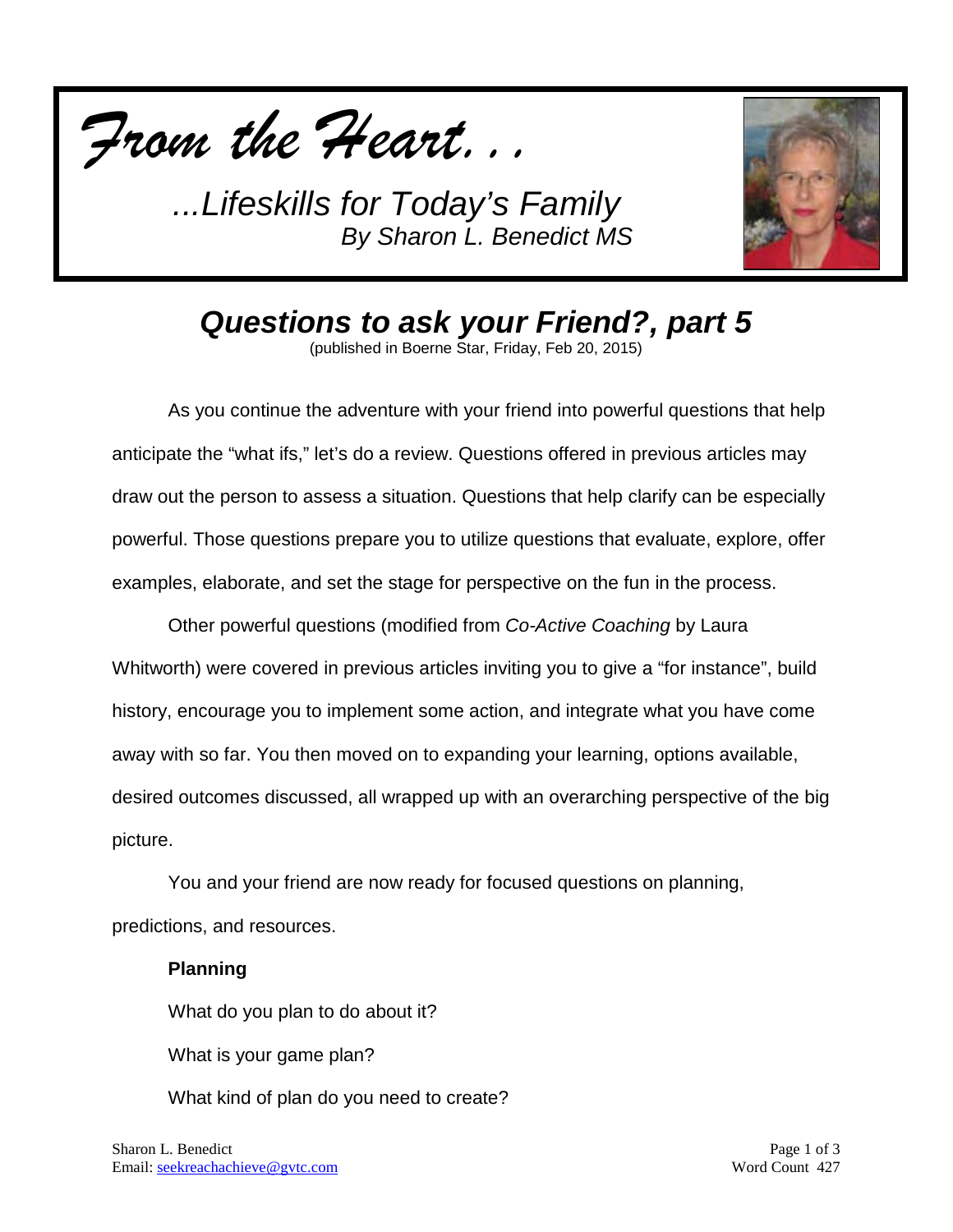How do you suppose you could improve the situation?

Now what?

## **Predictions**

How do you suppose it will all work out?

What will that get you?

Where will this lead?

What are the chances of success?

What is your prediction?

# **Resources**

What resources do you need to help you decide?

What do you know about it now?

How do you suppose you can find out more about it?

What kind of picture do you have right now?

What resources are available to you?

Here is where you both get down to the real life daily strategies for having those dreams and goals come true. The only way to get there is through planning, doing a little predicting of outcomes and where it will all lead, and seeking viable resources to fill in the blanks. Your friend may need to expand the learning and application curves along the way.

In the final article next week on "Questions to ask your friend" you will round out questions on what happened since your last session together, touch on any lingering obstacles stopping your friend, summarize your time together, and discuss any actionable commitment and timeline your friend is ready for. Remember, your role is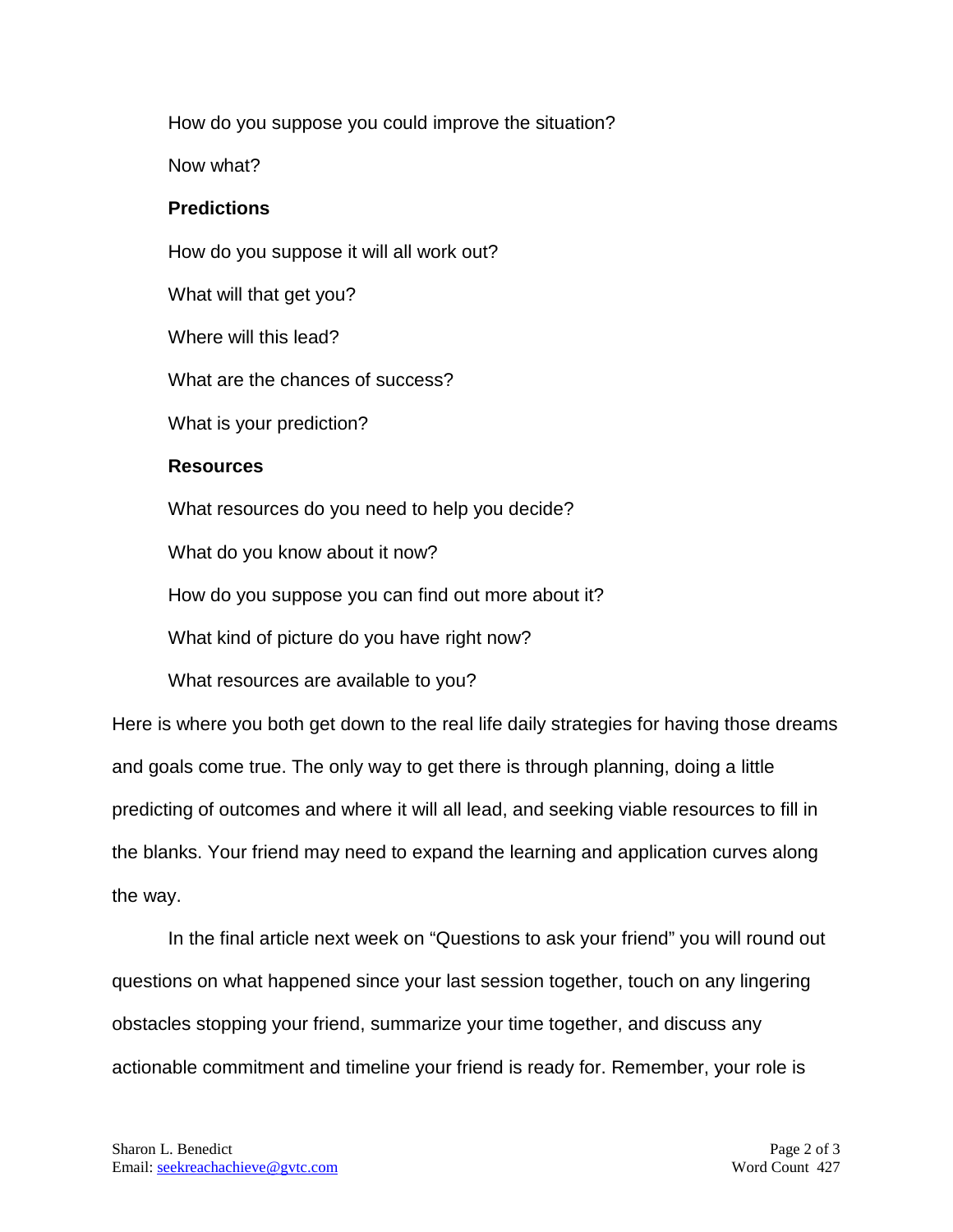being his/her friend and an active listener without any personal agendas. Your friend's responses say, "This is my life and where I want to be." Enjoy the journey together.

--

*Sharon L. Benedict, is a speaker, author, and weaver, and loving it! She is available for speaking engagements, freelance writing, and will even weave you a one-of-kind creation, just for you. Sharon also welcomes your questions and comments and can be contacted a[t seekreachachieve@gvtc.com.](mailto:seekreachachieve@gvtc.com) Visit her website at [www.celebratingyourjourney.com.](http://www.celebratingyourjourney.com/)*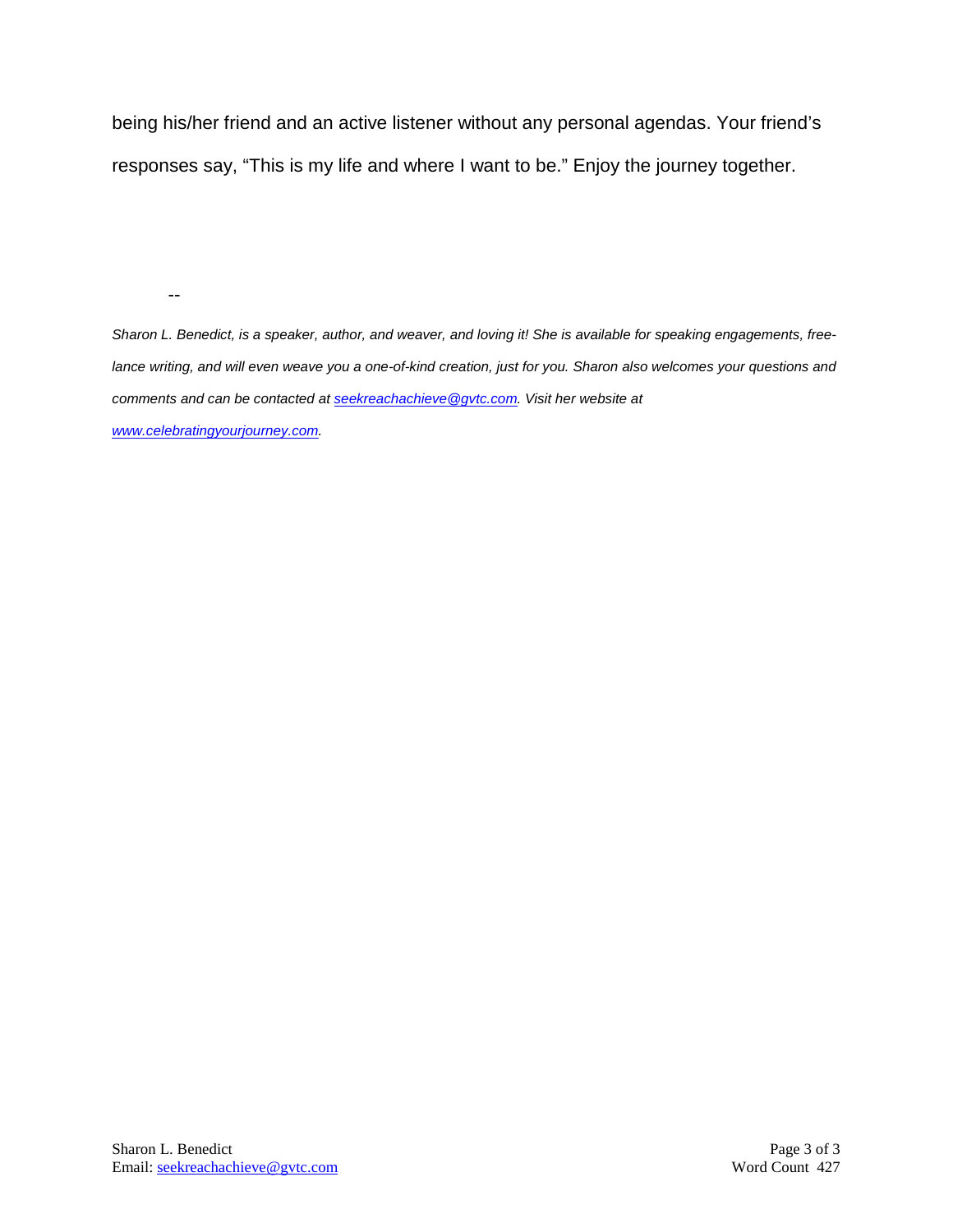



*Questions to ask your Friend?, part 6*

(published in Boerne Star, Friday, Feb 27, 2015)

Now that we have come to the end of February, with this article, we have also come to the end of *Questions to ask your Friend.* In summary, you have asked your friend many powerful questions that helped anticipate the "what ifs," and draw out your friend to assess a situation. Then you offered questions that helped clarify and prepare you to utilize questions that evaluate, explore, offer examples, elaborate, and set the stage for perspective on the fun in the process.

Other powerful questions (modified from *Co-Active Coaching* by Laura Whitworth) were also covered inviting you to give a "for instance", build history, encourage you to implement some action, and integrate what you have come away with so far. You then moved on to expanding your learning, options available, desired outcomes, all wrapped up with an overarching perspective of the big picture.

You and your friend then embarked on where you both got down to the real life daily strategies for having those dreams and goals come true. The only way to get there was through planning, doing a little predicting of outcomes and where it will all lead, and seeking viable resources to fill in the blanks.

In this final article you will round out questions on what happened since your last session together, touch on any lingering obstacles stopping your friend, summarize your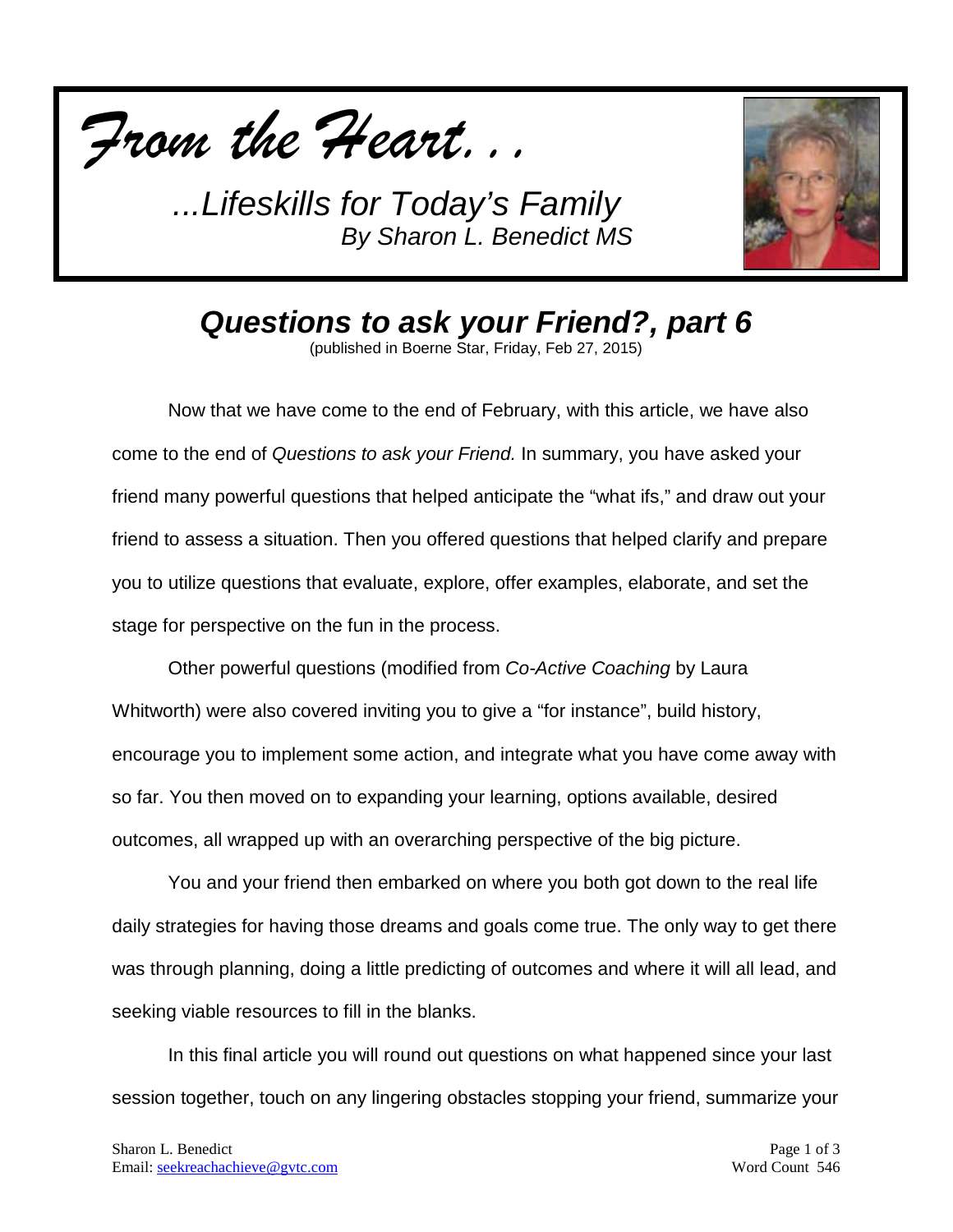time together, and discuss any actionable commitment and timeline your friend is ready

for. Here are the questions:

#### **Starting the Session**

What's occurred since we last spoke?

What would you like to talk about?

What's new/the latest/the update?

How was your week?

How's life?

#### **Substance**

What seems to be the trouble?

What seems to the main obstacle?

What is stopping you?

What concerns you the most about . . .?

What do you want?

## **Summary**

What is your conclusion?

How is this working?

How would you describe this?

What do you think this all amounts to?

How would you summarize the effort so far?

## **Taking Action**

What action will you take? And after that?

What will you do? When?